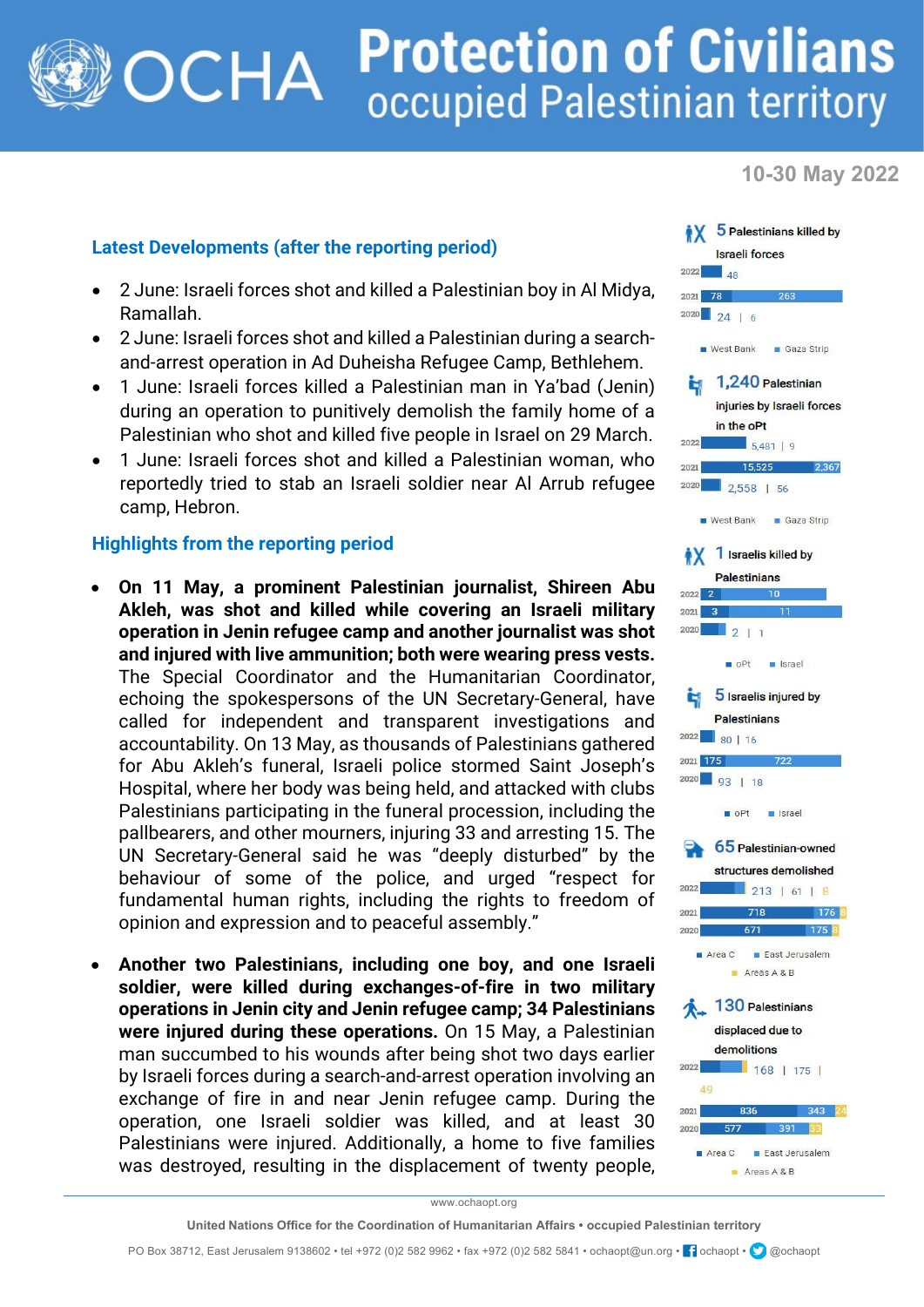including ten children; the destruction was reportedly part of a military procedure, whereby soldiers target a house where a suspect hides and refuses to surrender. On 20 May, Israeli forces conducted a search-and-arrest operation in Jenin city and exchanged fire with armed Palestinians; a 17-year-old Palestinian man reportedly involved in Molotov cocktail throwing, was killed by Israeli forces.

- **On 14 May a 23-year-old Palestinian man died after being injured on 22 April at Haram Al Sharif/Temple Mount in the Old City of Jerusalem.** According to eyewitnesses, he was shot in the head with a rubber bullet; according to Israeli media citing Israeli medical documents, no bullet wound was found on his body. On 16 May, Israeli forces restricted the access of Palestinian mourners to his funeral procession and shot rubber bullets at an ambulance carrying his body. During the procession, Israeli forces confiscated Palestinian flags and assaulted mourners. Palestinians reportedly shot firecrackers at Israeli police officers, who responded with stun grenades. Some 71 Palestinians and reportedly two Israeli police were injured, and about 18 other Palestinians were arrested, including children, in the cemetery near the Old City of Jerusalem.
- **On 24 May, Israeli forces shot and killed a 16-year-old Palestinian boy, near Joseph's Tomb in Nablus city.** According to Israeli media reports citing Israeli forces, the boy was throwing a Molotov cocktail. This happened after Israeli forces accompanying Israeli settlers to the site fired sound bombs and Palestinians threw stones back at them; subsequently, Israeli forces shot live ammunition, rubber-bullets, and teargas canisters, injuring 89 Palestinians. Since the beginning of the year, Israeli forces have killed two Palestinians, including one child, and have injured 306, while accompanying Israeli settlers to the site. Over the years, Joseph's tomb has seen recurrent clashes between Palestinians and Israeli forces escorting Israeli settlers.
- **Israeli forces shot and killed another two Palestinian boys in separate incidents in the West Bank, that reportedly involved Palestinian stone-throwing.** On 27 May, Israeli forces shot and killed a 14-year-old boy near Al Khader village (Bethlehem). According to Israeli media reports citing the Israeli Military, the boy was throwing Molotov cocktails; while according to eyewitnesses, he was shot in the back and was not involved in any clashes. During the boy's funeral procession, three Palestinians, including one child, were shot, and injured with live ammunition as clashes erupted between Palestinians and Israeli forces at the entrance of the village. On 11 May, Israeli forces shot and killed a 16-year-old Palestinian boy in Al Bireh as students were leaving their school nearby. Palestinians threw stones at Israeli forces,

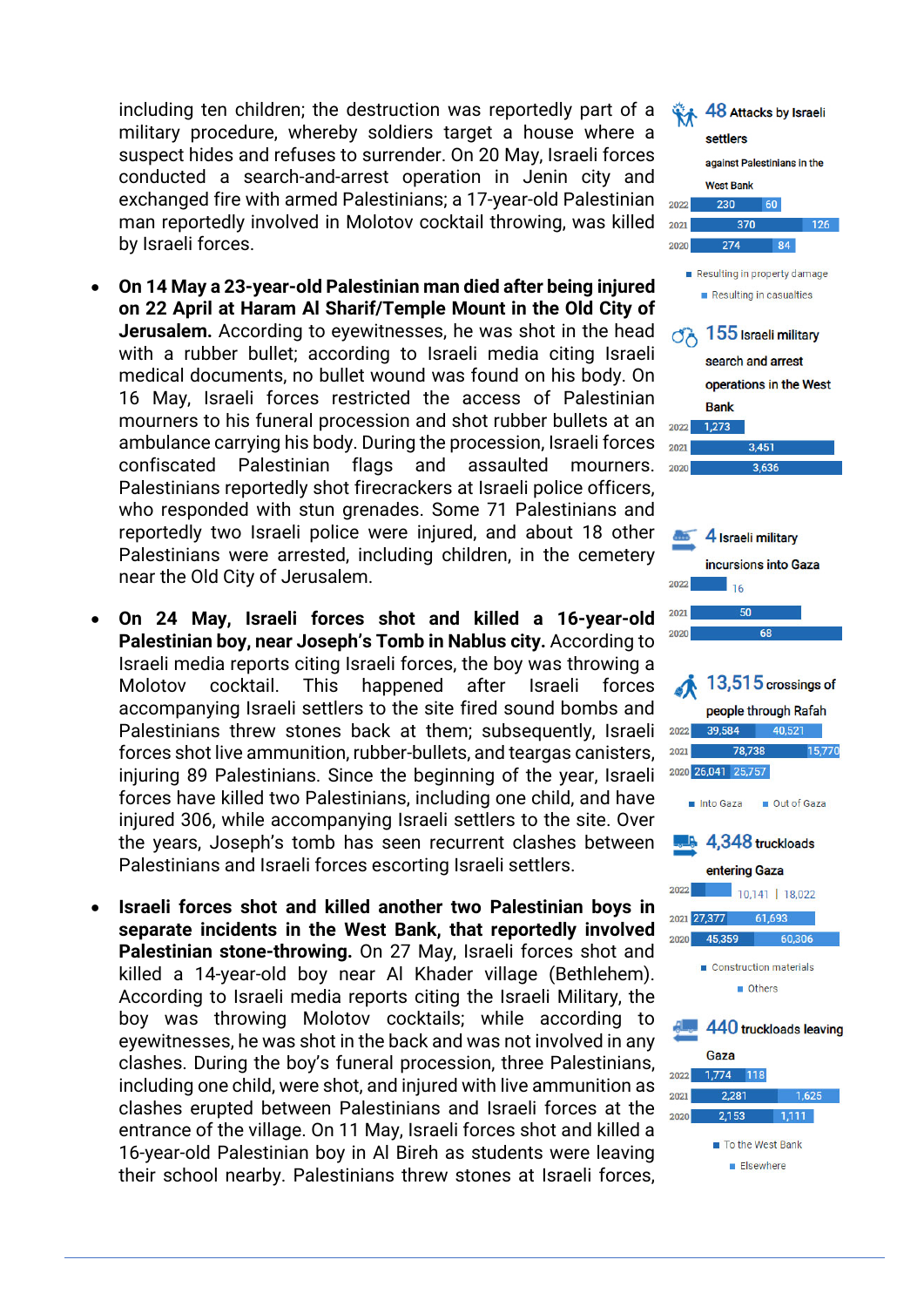who shot live ammunition, hitting the schoolboy in the chest, as well as another boy who was injured. Witnesses say both children were not involved in the stone throwing. No Israeli injuries were reported in any of the incidents.

- **Overall, 1,240 Palestinians, including 38 children, were injured by Israeli forces across the West Bank.** Some 268 injuries were recorded near Beita and Beit Dajan (both in Nablus), and Kafr Qaddum (Qalqiliya) in demonstrations against settlements and while commemorating the 74th anniversary of what Palestinians refer to as the 1948 "An Nakba" (15 May). Another 309 injuries were recorded on 29 May, in clashes that erupted during eight protests held in Hebron, Nablus, Ramallah and the Old City of Jerusalem, against the entry of Israeli settlers and other Israeli groups into the Haram al Sharif/Temple Mount (see below). In another fifteen incidents, in Qaryut, Qusra, Burqa, Huwwara and Burin (all in Nablus), Nablus city, Salfit city and Haris (Salfit), 357 people were injured after Israeli settlers entered Palestinian communities accompanied by Israeli forces. According to Palestinian sources, Israeli forces fired sound bombs in the air and residents threw stones back at them. On five occasions, Israeli forces shot and injured 40 Palestinians during clashes in the vicinities of Al Quds university campus in Abu Dis town (Jerusalem) and the Technical University in Tulkarm city. Another 52 Palestinians were injured during six search-and-arrest operations in Jerusalem and Jenin. Six others were injured during a demolition in Silwan in East Jerusalem, (see below and above). The remaining 208 injuries were reported in separate incidents in East Jerusalem (see above). Of all the Palestinian injuries, 75 were from live ammunition, and 261 from rubber bullets; most of the remaining injured people were treated for inhaling teargas.
- **On 29 May, thousands of Israeli settlers and other Israelis marched through East Jerusalem during the annual "Jerusalem Day," which commemorates the Israeli capture of East Jerusalem in 1967.** The Israeli authorities deployed thousands of police and installed metal barriers outside the Damascus Gate, blocking Palestinian access in and out of the Old City of Jerusalem, and forced owners to close their shops. **Clashes erupted between Palestinians and Israeli forces, during which, 87 Palestinians, including nine children and one woman, were injured with rubber bullets and stun grenades, and 72 Palestinians were arrested.** Earlier on the same day, about 2,600 Israelis entered the Haram al Sharif/Temple Mount, triggering violent confrontations between Palestinians and Israeli police, who secured their entry. Israeli forces fired rubber bullets, stun grenades and teargas canisters at Palestinian worshipers inside Al Qibli Mosque and closed its gates with iron chains for several hours, preventing them from leaving the structure. At least 20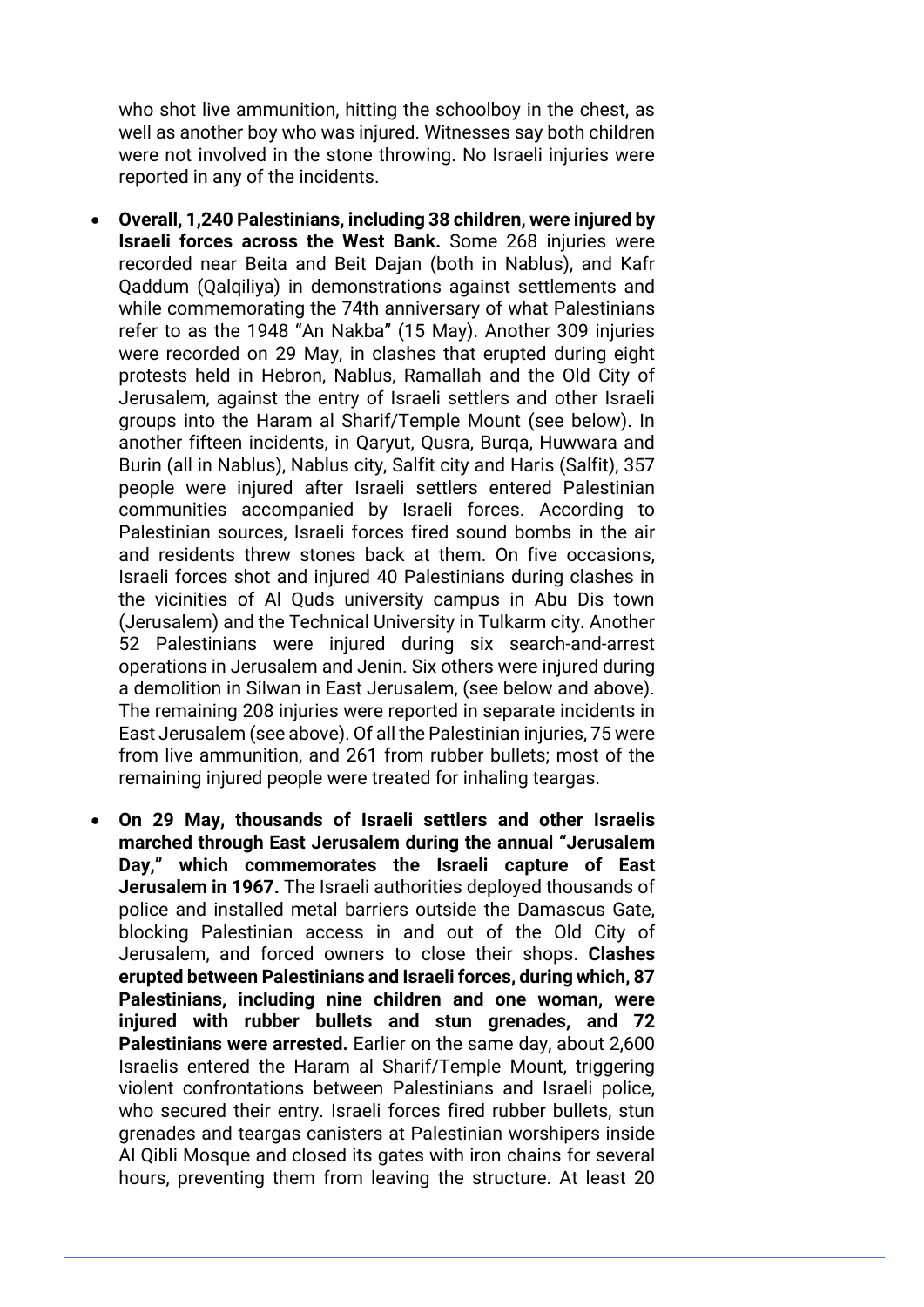Palestinians, including three women, were arrested during these clashes. In a statement, the Islamic body that administers the site, the "Waqf", accused Israeli authorities of "violating the sanctity" of Al Aqsa by allowing "Jewish extremists to storm the mosque, making provocative tours and performing public prayers and rituals."

- **The Israeli authorities demolished, confiscated, or forced people to demolish 58 Palestinian-owned structures in East Jerusalem and Area C of the West Bank, citing the lack of Israeli-issued building permits, eleven of the structures had been provided as donor-funded humanitarian aid.** As a result, 110 people, including 59 children, were displaced, and the livelihoods of about 607 others were affected. Some 46 of the structures were in Area C, including seventeen in an area designated as a 'firing zone' for military training, where Palestinian communities are at risk of a forcible transfer. Thirteen structures were demolished in East Jerusalem, including five homes destroyed by their owners to avoid paying fines.
- **Additionally, the Israeli authorities demolished and sealed off three livelihood structures and a water well** in Shu'fat refugee camp in East Jerusalem and in Ras 'Atiya in Qalqiliya, respectively, without any prior notices. The well was the sole irrigation and drinking water source for about 4,000 dunums of cultivated lands; its sealing affects 1,200 Palestinian families in seven surrounding villages. On 18 May, a structure was demolished in in Area A, citing security reasons.
- **On 18 May Israeli forces delivered eviction orders against Palestinian families in 40 dunums of Palestinian farmland near Wadi Fukin (Bethlehem), including three homes, according to community sources,** threatening the shelter and the livelihoods of eight families. The Israeli authorities had designated the area as 'state land,' which is rarely allocated to Palestinians. On 22 May, **Israeli forces issued a requisition order against 22 dunums of Palestinian land in the village of Jinba, Masafer Yatta, in Hebron, citing security reasons, to complete part of the West Bank Barrier.** Jinba is one of the herding communities at risk of forcible displacement, following the ruling of the Israeli High Court of Justice sanctioning the use of 30,000 dunums for military training purposes. The designation of this area as an Active Firing Zone could result in the eviction of about 1,200 Palestinians, including 580 children. On 25 May, **the Jerusalem Municipality delivered a final demolition order to the owners of a residential building, comprising 12 housing units, in Wadi Qaddum in the Silwan neighbourhood of East Jerusalem.** Some 74 people, including 42 children, are at risk of displacement.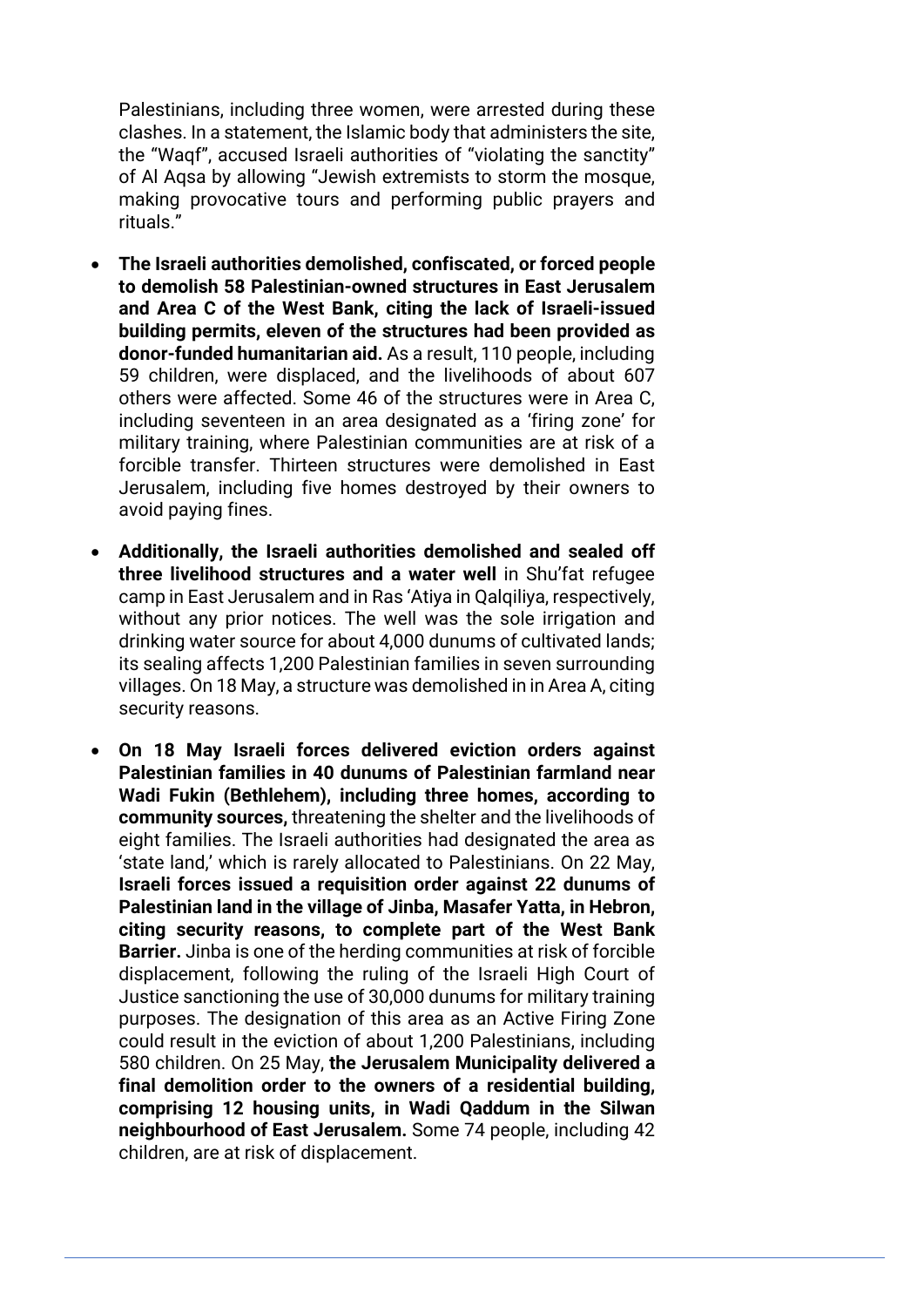- **Israeli settlers injured twenty Palestinians, including four children, and people known or believed to be settlers damaged Palestinian property in 34 instances.** On 22 May, a 15-year-old boy was beaten and abducted by settlers near Esh Kosdeh settlement (Nablus) for two hours before he was handed over to an ambulance and taken to the hospital for medical treatment. Ten other Palestinians were stoned or physically assaulted, including three in the Israeli-controlled H2 area of Hebron city, three in the Sheikh Jarrah neighbourhood and the Old City of Jerusalem, and four people, including a woman, in 'Al Mas'udiya and Duma (both in Nablus). Nine additional injuries occurred in two separate incidents in Burqa after Israeli settler raided the village, throw stones at residents, and caused damage to vehicles. In another sixteen incidents around Ramallah, Hebron and Salfit, settlers caused damage to Palestinian livelihood structures, stole agricultural equipment and water tanks, and caused damage to a water facility and pipelines. Some 650 Palestinian-owned olive trees were uprooted in twelve incidents by settlers in Bethlehem, Ramallah, Salfit, Hebron, and Nablus, as indicated by local Palestinian communities. In Al Funduq (Qalqiliya), Kafr ad Dik (Salfit), Urif (Nablus) and Al Jiftlik (Jericho) villages and the Silwan neighbourhood of East Jerusalem, settlers threw attacked these communities, throw stones at houses and vehicles, causing damage to at least twelve vehicles and two homes.
- **People known or believed to be Palestinians threw stones and injured five Israeli settlers and damaged ten Israeli vehicles travelling on West Bank roads.** Incidents took place near Nablus, Ramallah, and Jerusalem. Israeli-plated vehicles and buses were damaged by stones or Molotov cocktails thrown at them in twenty-two incidents.
- **In the Gaza Strip, on at least 59 occasions, Israeli forces opened warning fire near Israel's perimeter fence or off the coast, presumably to enforce access restrictions,** two Palestinian fishermen were arrested. Additionally, Israeli forces arrested two Palestinians while they were reportedly trying to cross into Israel through the perimeter fence east Rafah. On four occasions, Israeli military bulldozers conducted land levelling operations inside Gaza, near the perimeter fence.
- **On 15 May, the Israeli authorities lifted an 11-day-long ban on the exit of people holding Israeli permits from Gaza to Israel, mostly affecting workers and traders.** The ban was initially imposed for two days, around Israel's Memorial and Independence Days, and was expanded following the killing of three Israelis by Palestinians from the West Bank. During the ban, only medical and urgent cases were admitted out. Reportedly,